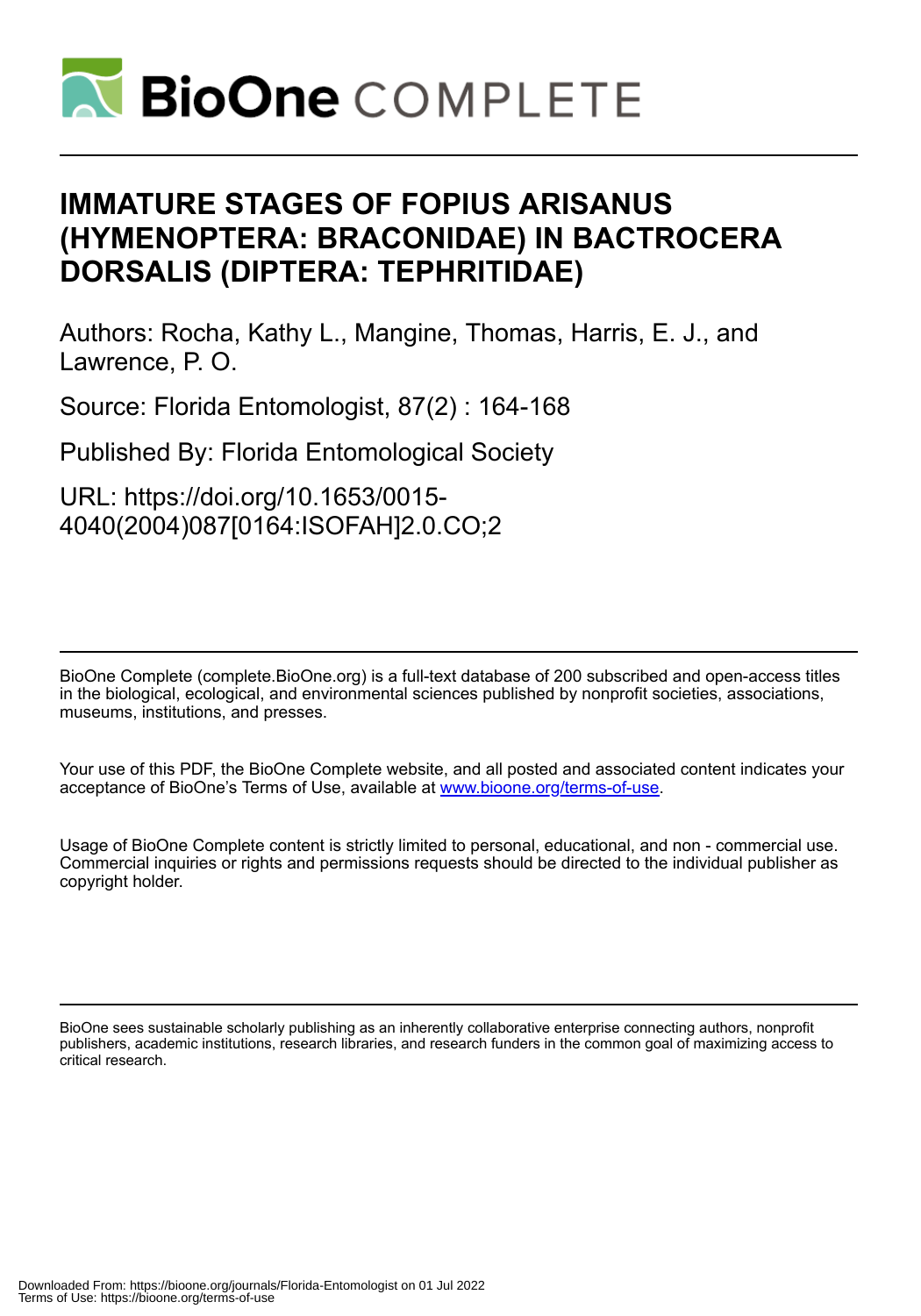# IMMATURE STAGES OF *FOPIUS ARISANUS* (HYMENOPTERA: BRACONIDAE) IN *BACTROCERA DORSALIS* (DIPTERA: TEPHRITIDAE)

KATHY L. ROCHA<sup>1</sup>, THOMAS MANGINE<sup>2</sup>, E. J. HARRIS<sup>2</sup> AND P. O. LAWRENCE<sup>1</sup> 1 Department of Entomology and Nematology, P.O. Box 110620, Building 970,Natural Area Drive University of Florida, Gainesville, FL 32611-0620, USA

> 2 United States Department of Agriculture, Agriculture Research Service 2727 Woodlawn Drive, Honolulu, HI 96822-1842, USA

### ABSTRACT

We describe all immature stages, particularly the previously undescribed instars, of *Fopius arisanus* (Sonan) (Hymenoptera: Braconidae), an egg-pupal parasitoid of tephritid fruit flies. This is essential for quality control in mass rearing programs and for physiological studies of host-parasite interactions. *Bactrocera dorsalis* (Hendel) (Diptera: Tephritidae) eggs were parasitized for 24 h and serial collections of hosts were made every 24 h until adults emerged. Immature wasps were dissected from hosts and their mouthhooks and body dimensions measured. Scatter plots of the above measurements and scanning electron microscopy indicated that there are three instars. This contrasts with the four instars previously reported. There appears to be no true fourth instar because the stage immediately following the second instar is indistinguishable from that preceding the prepupal stage.

Key Words: Braconid wasp, tephritid fruit fly host, egg-pupal parasitoid, biological control

#### RESUMEN

Nosotros describimos todas los estadíos inmaduros, particularmente los estadios no descritos anteriormente, de *Fopius arisanus* (Sonan) (Hymenoptera: Braconidae), un parasitoide del huevo-pupal de las moscas de la frutas de la familia Tephritidae. Esto es esencial para el control de cualidad en los programas de cria masiva y para estudios fisiológicos de la interacción entre hospedero y parasitoide. Los huevos de *Bactrocera dorsalis* (Hendel) (Diptera: Tephritidae) fueron parasitados por 24 horas y hicieron colecciones en serie de los hospederos cada 24 horas hasta que los adultos emergieron. Las avispas inmaduras fueron disectadas de sus hospederos y los ganchos bocales y las dimensiones de cuerpo fueron medidos. Las diagramas de dispersión de las medidas mencionadas y imagenes tomados por el microscopio electrónico (SEM) indicaron que habian tres estadíos. Esto es contrario de los cuatro estadíos reportados anteriormente. Parece que no hay un cuatro estadío verdadero por que el estadío siguiente inmediatamente al segundo estadío es indistinguible del que precede al estadío prepupal.

*Fopius arisanus* (Sonan) is a parasitoid of many tephritid fruit fly species (Diptera: Tephritidae) including the Oriental fruit fly, *Bactrocera dorsalis* (Hendel) and the Mediterranean fruit fly, *Ceratitis capitata* (Wiedemann) (Vargas & Ramadan 2000). It is one of the most effective biological control agents of tephritids in Hawaii (Harris & Okamoto 1991) and also parasitizes some New World tephritids such as *Anastrepha suspensa* (Loew) in the laboratory (Lawrence et al. 2000).

Previous reports based on mouthhook dimensions indicated that *F. arisanus* has four instars (Ibrahm et al. 1992). However, there were no illustrations of the larval morphology to facilitate the identification of each instar. Other reports have provided diagrams of the egg, first and fourth instars (Palacio et al. 1992), and the pupa that were useful for their identification, but gave no diagrams of the second or third instars. The goal of this study was to confirm the morphologies of the first and last instars and to describe the previously undescribed intermediate instars of *F. arisanus*.

#### MATERIALS AND METHODS

#### Rearing of Parasites

*Bactrocera dorsalis* eggs were inserted into holes punched into the rind of *Carica papaya* L. and given to adult wasp females aged 10-25 d at a ratio of 20:1 at 75-80°C and 40-50% R.H. under constant light for 24 h. Twenty-four hour sequential collections of hosts were made for 21 d when adult wasps began to emerge. The experiment was duplicated.

#### Light Microscopy

*Fopius arisanus* eggs, early instars [1-7 days post parasitism (dpp)], and the heads of late in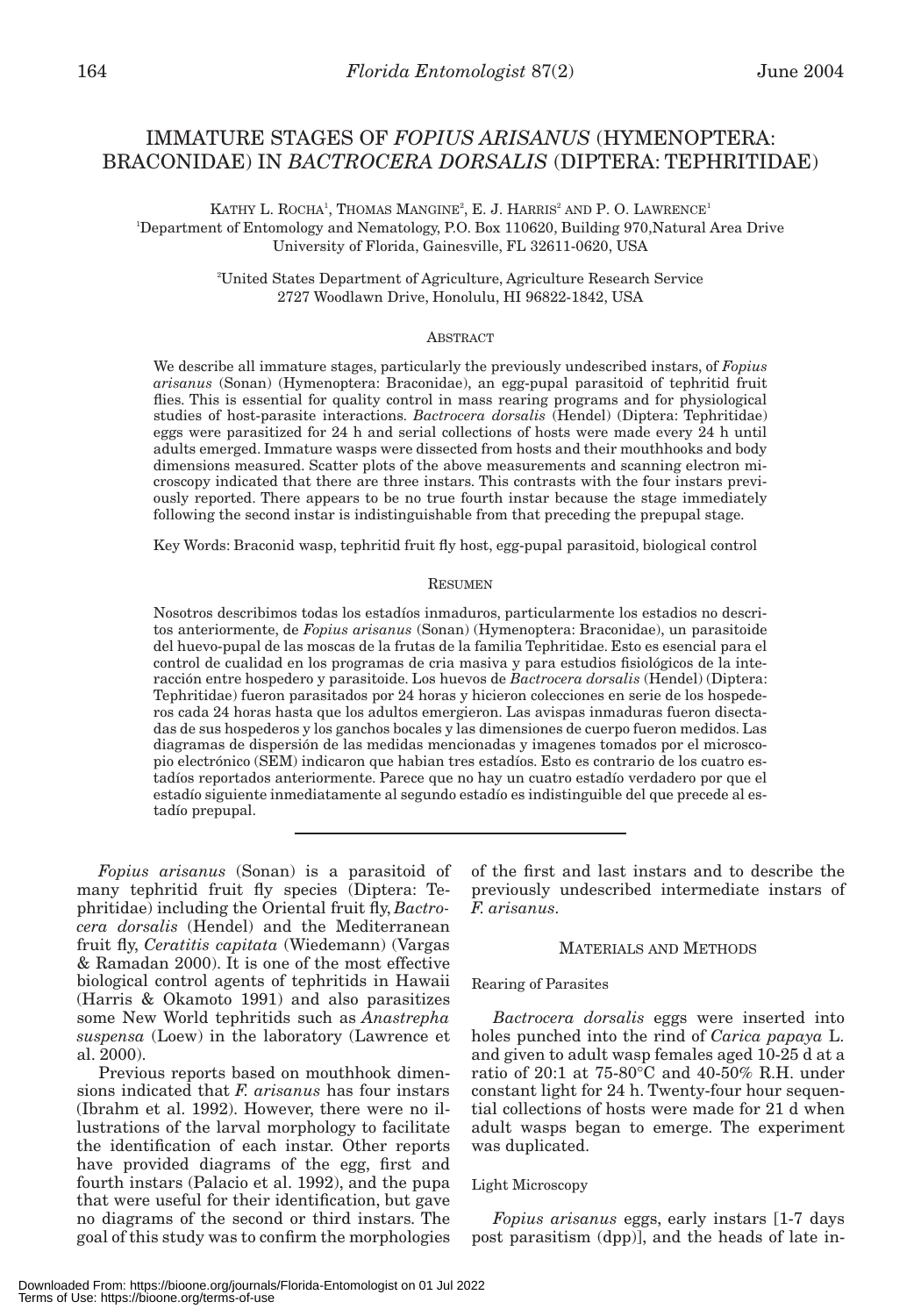stars (9-14 dpp) were dissected from hosts and placed in fluoromount-G or TE buffer (10 mM Tris, 1 mM EDTA). Other instars (7-9 dpp) were cleared in cellosolve [ethylene glycol monoethyl ether (Carbide and Carbon Chemicals, New York)] for 10 min and mounted with euparal (Barbosa 1974).

Mouthhooks of  $F$ .  $arisanus$  (10 individuals  $\times$  2 per time point) and body lengths were measured. The means and standard errors of all measurements were calculated and plotted against one another. The resulting number of aggregations indicated the number of instars according to Dyar's (1890) rule that the "width of the head of a larva in its successive stages follow a regular geometrical progression." Although the rule is applied primarily to lepidopteran larval head capsules, we found that these measurements provided a reliable indicator of instars when used in combination with sequential dissections and other morphological factors.

#### Scanning Electron Microscopy (SEM)

All larvae were placed in Trump's fixative (1% glutaraldehyde and 4% formaldehyde in phosphate buffer) overnight, washed with 0.1 M cacodylate buffer  $(3 \times 10 \text{ min})$ , then fixed in 1% osmium tetroxide for three days. After  $3 \times 10$  min washes in deionized water, the samples were dehydrated in a graded series of ethanol, then incubated in hexamethyldisilazane (HMDS) for  $2 \times 15$  min and air dried (Nation 1983). The larvae were then sputter coated with gold and observed on a Hitachi S-570 scanning electron microscope at 20 kV.

#### **RESULTS**

*Fopius arisanus* eggs measured 300 ±(SE) 11.0  $\mu$ m (range 250-350  $\mu$ m) long and 55  $\pm$ (SE) 3.0  $\mu$ m (range 50-75 µm) wide. The egg stage lasted 1-2 d and eggs were observed 0-2 dpp. Scatter plots of mouthhook widths vs. mouthhook lengths (Fig. 1a) and body lengths vs. mouthhook widths (Fig. 1b) show two distinct aggregations of points, the first occurring between 2-8 dpp and the second between 9-14 dpp. The mouthhook, cephalic, and overall morphologies of these two groups correspond to those previously described as first (Fig. 2) and last (fourth) instars, respectively (Ibrahm et al. 1992; Palacio et al. 1992). An instar with overall body size and morphology, differing from the first and last instars, occurred between 7-9 dpp and had no sclerotized mouthhooks (Fig. 3a). This time period coincides with the gap between the two mouthhook size aggregations of the first and last instar and no doubt represents the second instar. Further analysis of the integument of this putative second instar (Fig. 3b) indicated that the integument is distinct from that of the subsequent (last) instar (Figs. 4 and 5).



Fig. 1. Scatter plots of (a) mouthhook widths vs mouthhook lengths and (b) body lengths vs mouthhook widths to show distinct aggregations representative of larval instars of *Fopius arisanus* based on Dyar's (1890) rule.

Larval lengths from the tip of the head capsule to the tip of the last abdominal segment were  $0.848 \pm 0.06$  mm (range 0.250-1.84 mm) for first instar,  $2.56 \pm 0.14$  mm (range 1.50-3.22 mm) for second instar, and  $3.35 \pm 0.10$  mm (range 2.99-3.91 mm) for third instar.

The duration of the first, second, and third stadia were eight, two, and six days, respectively. Mouthhook dimensions of the first instar (Fig. 2) were  $16 \pm 1.0$   $\mu$ m  $\times$   $24 \pm 1.0$   $\mu$ m, second instars had no sclerotized mouthhooks, and third instars had



Fig. 2. Light micrographs of first instar (3 dpp) *Fopius arisanus* to show sclerotized head capsule (hc), sclerotized mouthhooks (mhk), and posterior tuft of setae (tuf). Inset = enlargement of mouthhooks.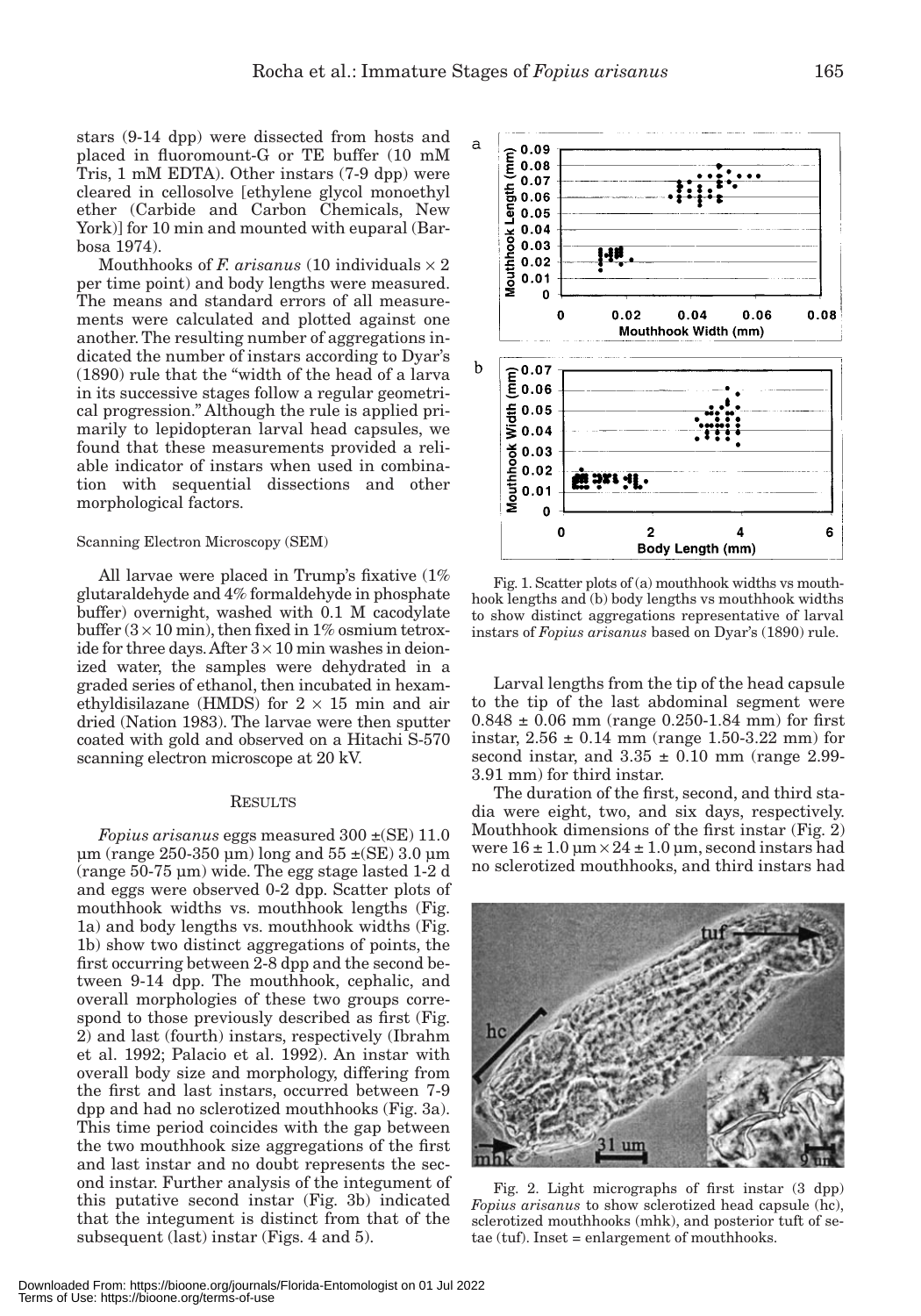

Fig. 3. Scanning electron micrograph of a second instar *Fopius arisanus* (8 dpp) to show (a) cephalic region lacking sclerotized mouthhooks and (b) lack of spines on the integument. bc = buccal cavity; bp = buccal papilla.



Fig. 4. Scanning electron micrographs of early third instar *Fopius arisanus* (9 dpp) to show cephalic region (a) and spines that cover integument (b). bss = basiconic sensillum; lbm = labrum; lbp = labial palp; mhk = mouthhook; mth = mouth; mxp = maxillary palp; skg = silk gland; spn = spines.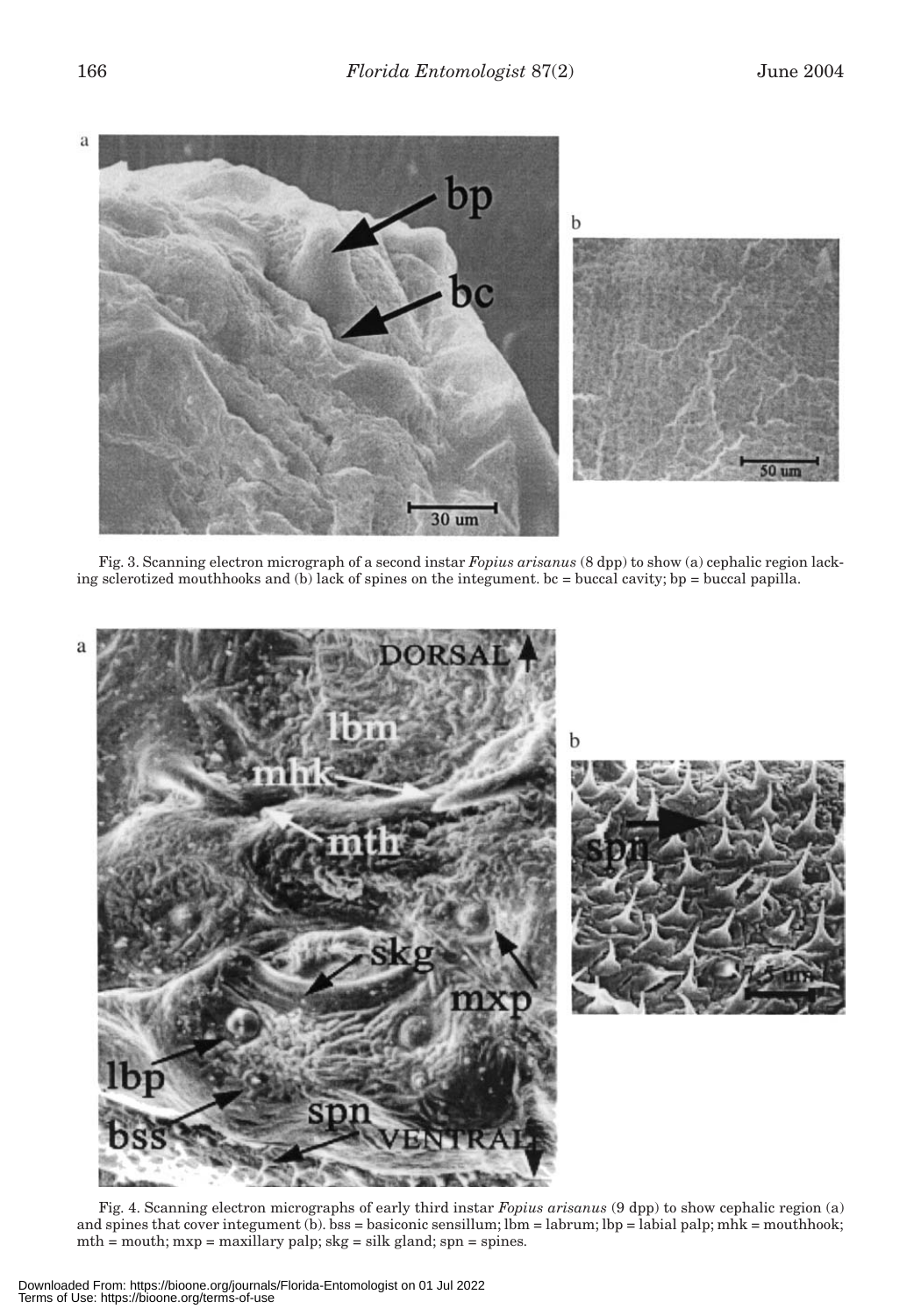

Fig. 5. Scanning electron micrographs of a late third instar (13 dpp) *Fopius arisanus*. (a) cephalic region to show mouthparts. (b) spines that cover integument. bss = basiconic sensillum; cos = coeloconic sensillum; lbm = labrum; lbp  $=$  labial palp; mhk = mouthhook; mth = mouth; mxp = maxillary palp; skg = silk gland; spn = spines.

mouthhooks  $63 \pm 3.0 \text{ µm} \times 42 \pm 2.0 \text{ µm}$   $(3.94 \times \text{that})$ of first instars.) The distribution of the sensory papillae surrounding the mouthparts of early and late third instars is similar (Figs. 4 and 5).

# **DISCUSSION**

Based on our direct observations of sequentially dissected samples and morphology of *F. arisanus* larvae, we believe that this parasitoid has three instars and a prepupal stage (Fig. 6) because antennal elongation was evident at 13 dpp. While the third instar may have molted to a fourth instar of similar morphology, there was no distinct aggregation of mouthhook dimensions to suggest an increase in size that is normally expected following a larval molt. Although Ibrahm et al. (1992) and Palacio et al. (1992) reported a fourth instar, our SEM evidence indicates that the mouthhooks and cephalic region of the early third instar which occurred immediately after (9- 11 dpp) the second instar (7-9 dpp) are similar in morphology and dimension to those of the stage (late third instar) immediately preceding the prepupal stage (13-14 dpp).

Size and duration of parasitoid instars vary with the size, age, and quality of the host in which they are reared (Lawrence et al. 1976; Lawrence 1990). In addition we have observed size differences with different methods of fixation and mounting (P. O. Lawrence, pers. obs.). Consequently, we focused on sclerotized structures such as larval mouthhooks and head capsules because they are reliable characters for identification. Nevertheless, measurements of soft tissues such as body length, in relation to those of sclerotized structures may prove useful for identification. Our larval body measurements vary greatly from those reported by Palacio et al. (1992) and Ibrahm et al. (1992), even though the host species are the same (*B. dorsalis*). This further underscores the unreliability of soft tissue measurements for identifying larval instars of parasitoids in general and *F. arisanus* in particular.

Evaluation of the integuments of the early and late third instars (according to our definition) as well as the pharate pupa, revealed no clear morphological differences. There were no distinctions between mouthhook sizes, integument, antennal and labial sclerites, or distribution of cephalic